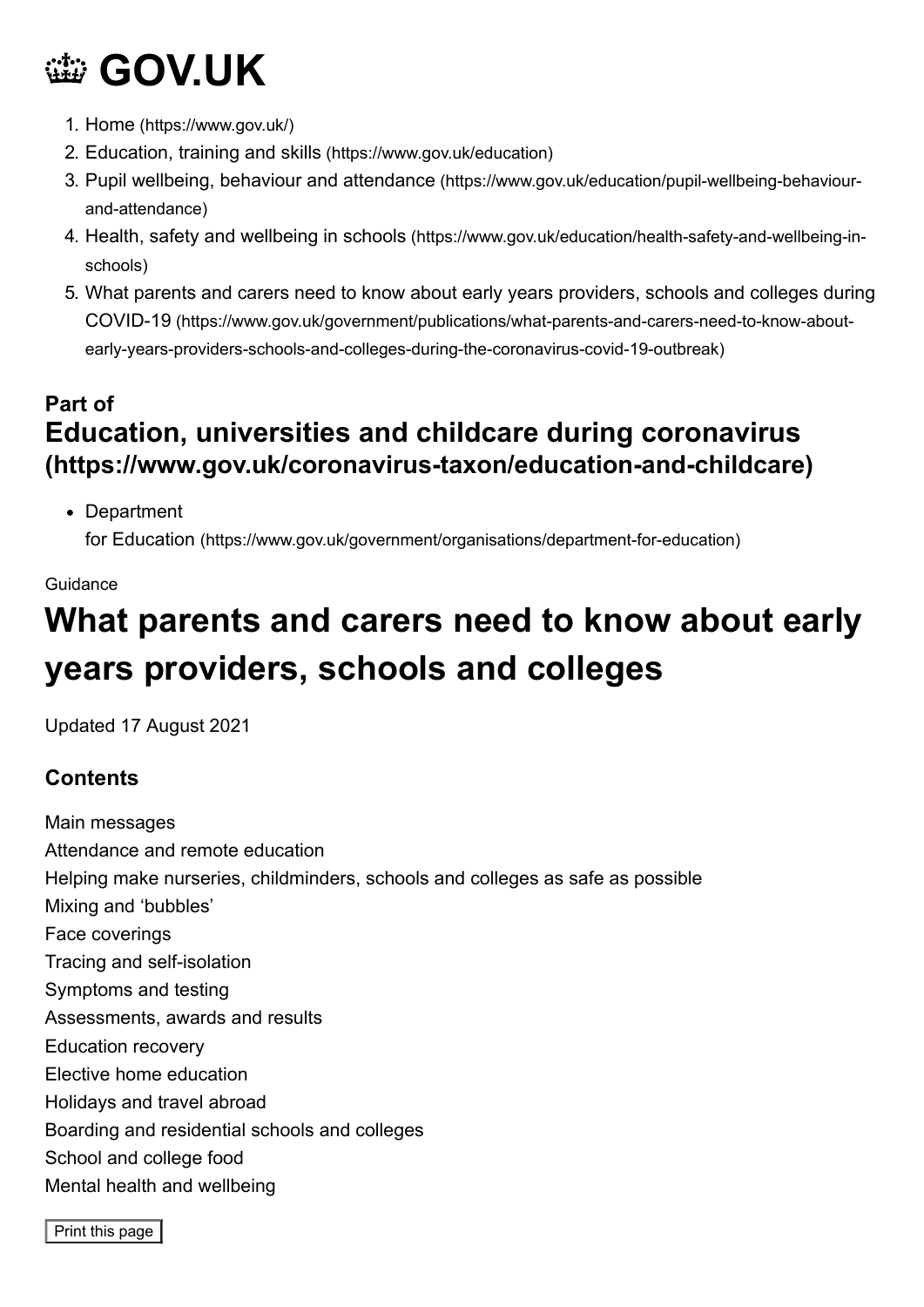

© Crown copyright 2021

This publication is licensed under the terms of the Open Government Licence v3.0 except where [otherwise stated. To view this licence, visit nationalarchives.gov.uk/doc/open-government](https://www.nationalarchives.gov.uk/doc/open-government-licence/version/3)licence/version/3 (https://www.nationalarchives.gov.uk/doc/open-government-licence/version/3) or write to the Information Policy Team, The National Archives, Kew, London TW9 4DU, or email: [psi@nationalarchives.gov.uk](mailto:psi@nationalarchives.gov.uk).

Where we have identified any third party copyright information you will need to obtain permission from the copyright holders concerned.

This publication is available at https://www.gov.uk/government/publications/what-parents-and-carersneed-to-know-about-early-years-providers-schools-and-colleges-during-the-coronavirus-covid-19 outbreak/step-4-update-what-parents-and-carers-need-to-know-about-early-years-providers-schoolsand-colleges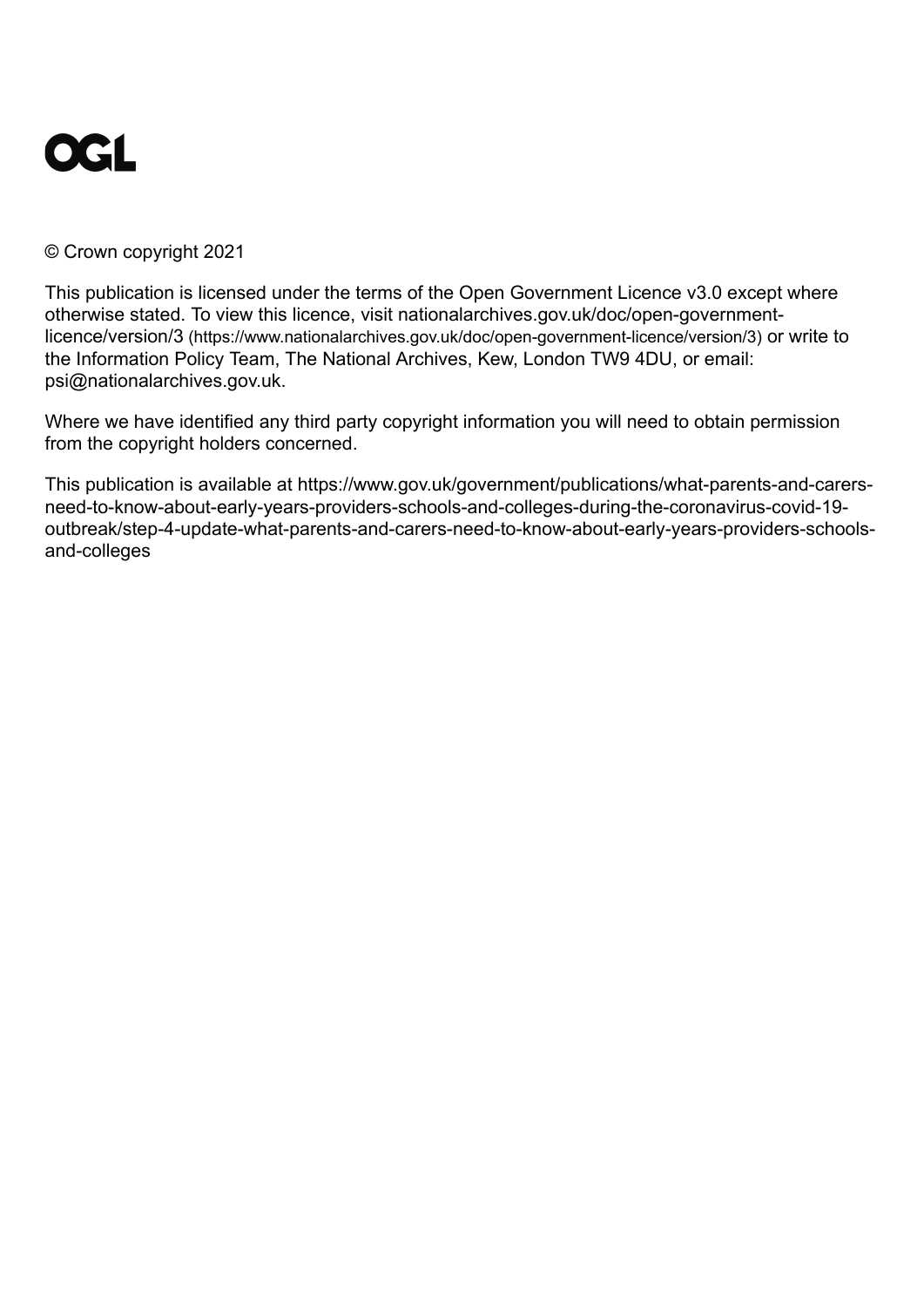#### **Main messages**

From 19 July the government continues to manage the risk of serious illness from the spread of the virus. This marks a new phase in the government's response to the pandemic, moving away from stringent restrictions on everyone's day-to-day lives, towards advising people on how to protect themselves and others, alongside targeted interventions to reduce risk.

As COVID-19 becomes a virus that we learn to live with, there is now an imperative to reduce the disruption to children and young people's education - particularly given that the direct clinical risks to children are extremely low, and every adult has been offered a first vaccine and the opportunity for 2 doses by mid-September.

The key messages from this guidance are:

- nationally, education and childcare settings are open, and attendance is mandatory (for schools) and strongly encouraged (at childminders, nurseries and colleges
- the [Royal College of Paediatrics and Child Health](https://www.rcpch.ac.uk/key-topics/covid-19) (https://www.rcpch.ac.uk/key-topics/covid-19) has made it clear that the overwhelming majority of children and young people still have no symptoms or very mild illness only
- over the summer, staff, secondary pupils and college students should continue to test regularly if they are attending settings that remain open
- continuing to take regular rapid tests will help you to identify infections early and reduce transmission
- there is no need for primary age pupils (those in year 6 and below) to test over the summer period
- secondary schools and colleges have been asked to prepare for on-site testing at the beginning of the autumn term
- your nursery, school or college will no longer trace close contacts close contacts will still be identified via NHS Test and Trace
- children and young people aged under 18 years 6 months who usually attend school, and have been identified as a close contact should continue to attend school as normal
- vour child does not need to remain in a consistent group ('bubble')
- the government is removing the requirement to wear face coverings in law but expects and recommends that they are worn in enclosed and crowded spaces where you may come into contact with people you don't normally meet

Note: The use of the term 'college' relates to all further education providers throughout this content.

## **Attendance and remote education**

Attendance is mandatory for all pupils of compulsory school age. This means it's your legal duty as a parent to send your child to school regularly if they are registered at one.

If you have concerns about your child attending, you should discuss these with your school or college.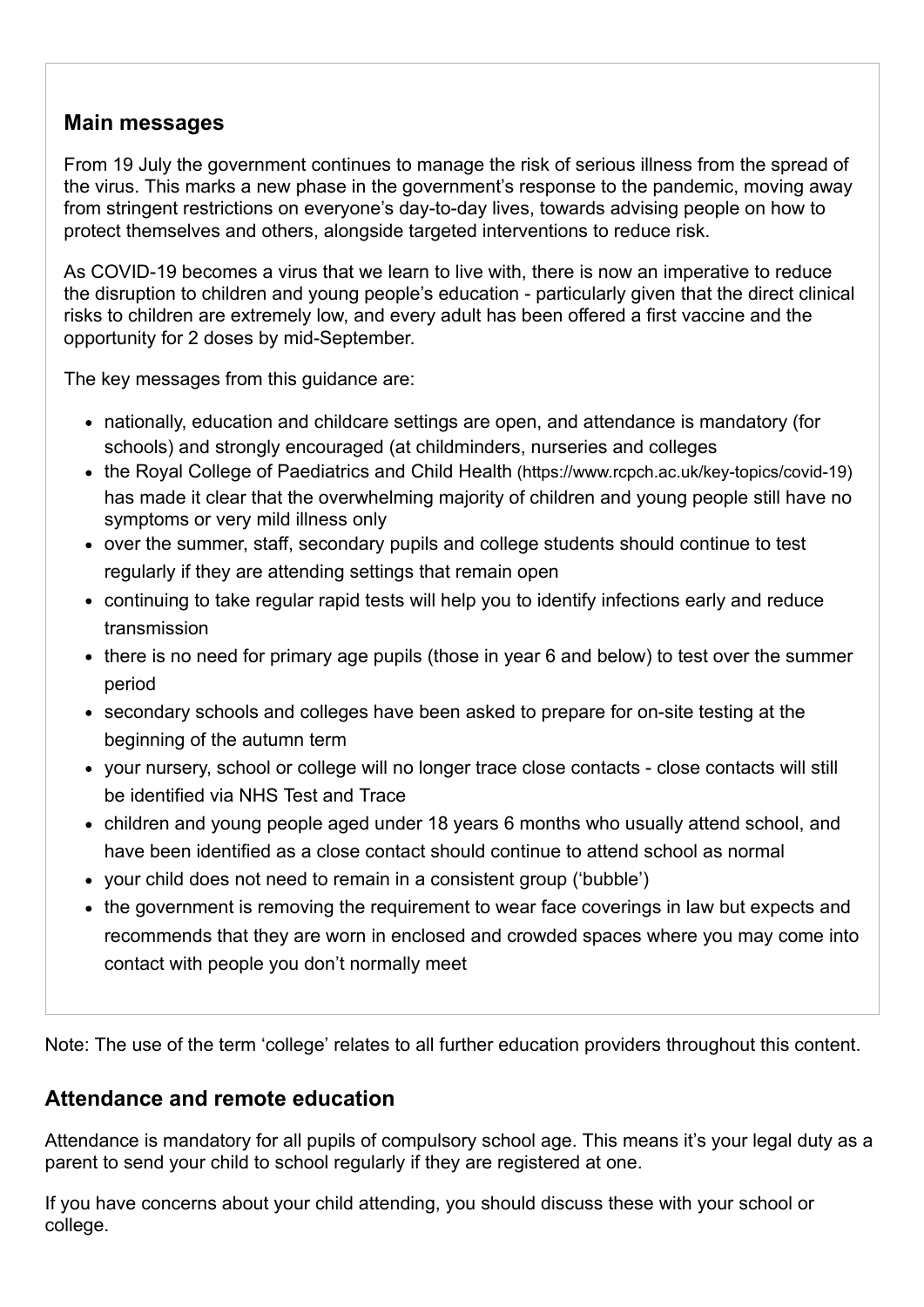All clinically extremely vulnerable children and young people should attend their education setting unless they are one of the very small number of children and young people under paediatric or other specialist care who have been advised by their clinician or other specialist not to attend.

[Further information is available in the guidance on supporting pupils at school with medical conditions](https://www.gov.uk/government/publications/supporting-pupils-at-school-with-medical-conditions--3) (https://www.gov.uk/government/publications/supporting-pupils-at-school-with-medical-conditions--3).

## **Remote education if your child cannot attend school or college**

#### **Schools**

From the end of the summer term, all state-funded schools should provide remote education for school-aged children who are unable to attend school due to following government guidance or law relating to COVID-19 (for example if they need to self-isolate, or if they have tested positive but are well enough to learn from home).

Independent schools with pupils whose education is provided wholly through public funds also need to provide remote education in these circumstances.

Schools should provide remote education equivalent in length to the core teaching your child would usually get in school.

You can find out about your school's remote education offer on their website or by contacting your child's school directly.

[Guidance is available to help you support your child while they are learning from home](https://www.gov.uk/guidance/supporting-your-childrens-education-during-coronavirus-covid-19) (https://www.gov.uk/guidance/supporting-your-childrens-education-during-coronavirus-covid-19).

You should talk to your child's teacher or headteacher if you have concerns about the amount or quality of the remote education they are receiving. If you have exhausted the school's complaints process and you still have concerns, you can raise them with Ofsted. Ofsted will consider the complaint and act where appropriate.

Schools should work collaboratively with you to put in place reasonable adjustments so that pupils with **SEND** can successfully access remote education.

#### **Colleges**

FE providers are expected to provide remote education for students aged 16 to 19 who cannot attend on-site for COVID-related reasons (for example - because they need to self-isolate).

Colleges will use their best endeavours to deliver as much of students' planned hours as possible, recognising this may not be possible if your child's course involves practical teaching and training which involves:

- specialist equipment and supervision
- work experience and placements

You can find out more about your college's remote education offer on their website.

## **Help to get online**

Contact your child's school or college if your child:

does not have access to a device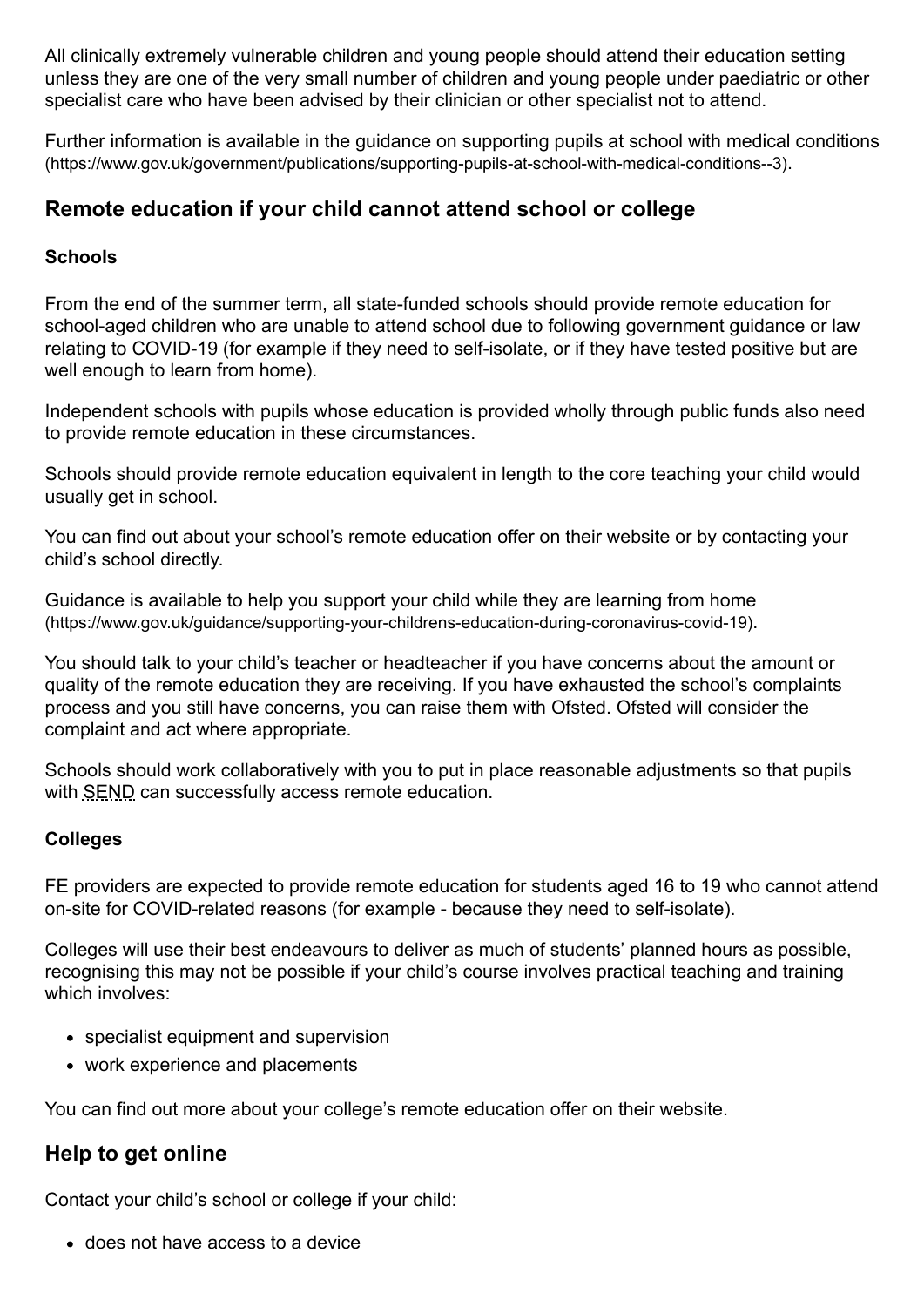needs support with internet access for remote education

Schools and colleges have been allocated a number of devices and are distributing these to the children who need them most.

#### **Online safety**

Talk to your child about staying safe online and encourage them to talk to you if they come across something worrying.

Our guidance for parents and carers to keep children safe online [\(https://www.gov.uk/government/publications/coronavirus-covid-19-keeping-children-safe-online/coronavirus](https://www.gov.uk/government/publications/coronavirus-covid-19-keeping-children-safe-online/coronavirus-covid-19-support-for-parents-and-carers-to-keep-children-safe-online)covid-19-support-for-parents-and-carers-to-keep-children-safe-online) explains how to talk about online safety issues.

The guidance about staying safe online [\(https://www.gov.uk/guidance/covid-19-staying-safe-online\)](https://www.gov.uk/guidance/covid-19-staying-safe-online) includes information on setting up age appropriate controls, on-line fraud, privacy settings, and screen time recommendations.

#### **Helping make nurseries, childminders, schools and colleges as safe as possible**

Nurseries, childminders, schools and colleges have their own health and safety risk assessments and keep them under review.

As part of this, there are certain control measures that we have asked nurseries, childminders, schools and colleges to continue to maintain to reduce the risk of transmission of COVID-19 in their setting. You can ask your nursery, childminder, school or college for more information.

#### **Regional and local safety measures**

All nurseries, schools and colleges will have outbreak management plans in place outlining how they would operate if there was an outbreak in the setting or local area. Central government may also offer local areas of particular concern an enhanced response package to help limit increases in transmission.

The contingency framework (https://www.gov.uk/government/publications/coronavirus-covid-19-local[restrictions-in-education-and-childcare-settings/contingency-framework-education-and-childcare-settings\)](https://www.gov.uk/government/publications/coronavirus-covid-19-local-restrictions-in-education-and-childcare-settings/contingency-framework-education-and-childcare-settings) provides more information on the principles of managing local outbreaks of COVID-19 in education and childcare settings. Local authorities, directors of public health and PHE health protection teams may recommend measures described in the contingency framework in individual education and childcare settings – or a small cluster of settings – as part of their outbreak management responsibilities.

#### **Mixing and 'bubbles'**

We no longer recommend that it is necessary to keep children in consistent groups ('bubbles') or to keep groups apart as much as possible. This means that bubbles will not need to be used for any summer provision (for example, summer schools) or in settings from the autumn term.

This means that assemblies and larger group activities can resume.

If there is an outbreak in your nursery, school, or college, or if your nursery, school, or college is in an enhanced response area, you might be advised that it is necessary to reintroduce bubbles or to keep groups apart for a temporary period to reduce mixing between groups.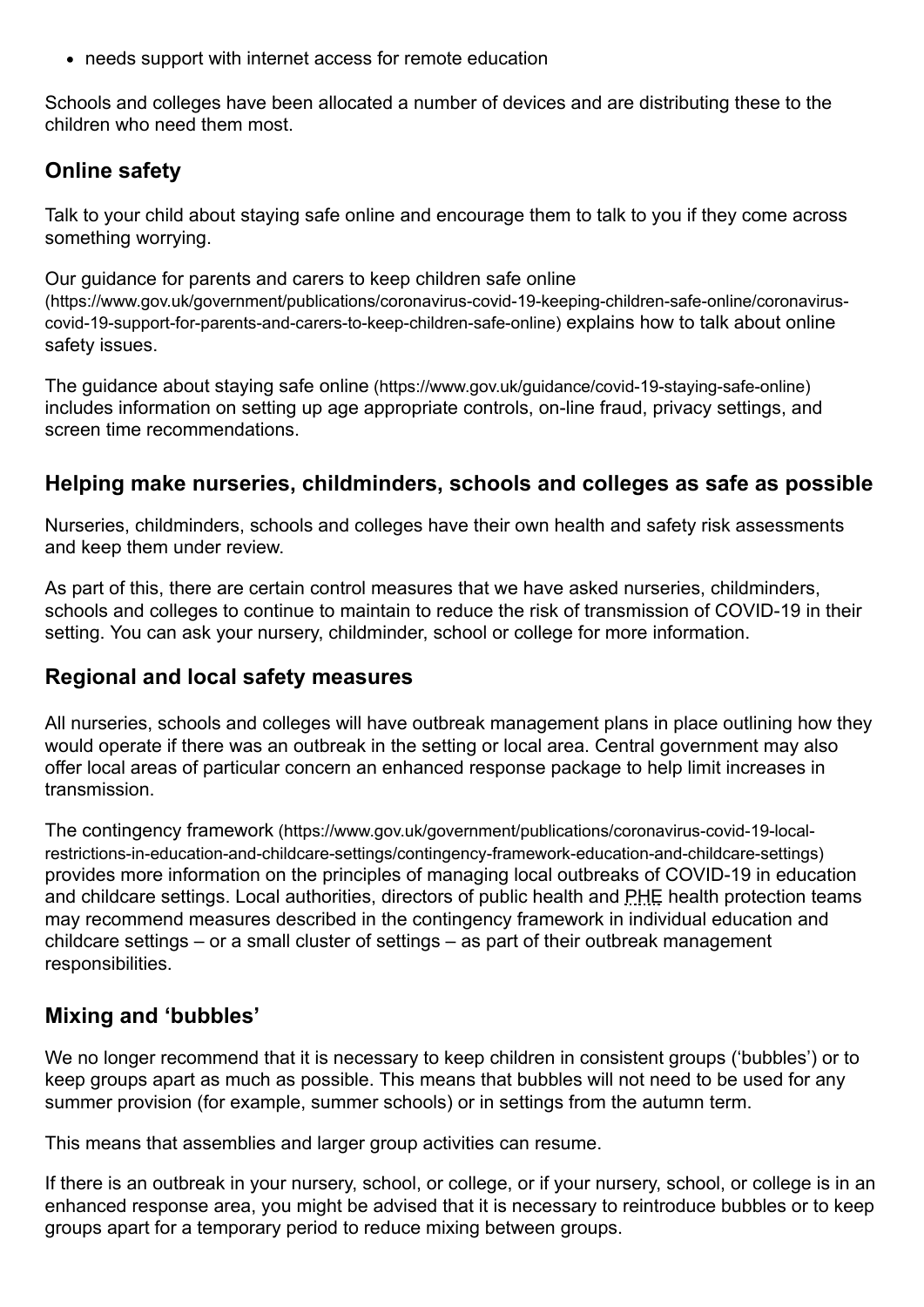We would encourage you to follow any requests from your individual nursery, school or college.

#### **Face coverings**

The government has removed the requirement to wear face coverings in law but expects and recommends that they are worn in enclosed and crowded spaces where you may come into contact with people you don't normally meet. This includes public transport and dedicated transport to school or college.

If there is an outbreak in your nursery, school, or college, or if your nursery, school, or college is in an enhanced response area, you might be advised that face coverings should temporarily be worn in communal areas or classrooms (by pupils, staff and visitors, unless exempt).

Some FE courses, such as vocational training, healthcare-related courses and the performing arts may pose particular risks of aerosol, droplet and surface transmission and may therefore implement face coverings, ventilation or cleaning in accordance with guidance issued for the relevant professional working arrangements [\(https://www.gov.uk/guidance/working-safely-during-coronavirus-covid-](https://www.gov.uk/guidance/working-safely-during-coronavirus-covid-19)19).

Your child must comply with quidance on working safely (https://www.gov.uk/guidance/working-safelyduring-coronavirus-covid-19) [if they work in commercial training environments such as:](https://www.gov.uk/guidance/working-safely-during-coronavirus-covid-19)

- hairdressing, barbering and beauty salons
- sports and fitness facilities
- restaurants and external catering

## **Tracing and self-isolation**

Nurseries, schools and colleges only need to trace close contacts up to and including 18 July. From 19 July, as with positive cases in any other setting, NHS Test and Trace will work with the positive case and/or their parents to identify close contacts. This is likely to be a small number of individuals who would be most at risk of contracting COVID-19 due to the nature of the close contact. As parents or carers, you may be contacted to help with identifying close contacts.

Individuals are not required to self-isolate if they live in the same household as someone with COVID-19, or are a close contact of someone with COVID-19, and any of the following apply:

- they are fully vaccinated
- they are below the age of 18 years and 6 months
- they have taken part in or are currently part of an approved COVID-19 vaccine trial
- they are not able to get vaccinated for medical reasons

Instead, NHS Test and Trace will inform affected individuals, children or their parents or carers that they have been in close contact with a positive case, and advise them to take a PCR test. We would encourage all individuals to take a PCR test if advised to do so.

Children and young people aged under 18 years 6 months who usually attend school who have been identified as a close contact should continue to attend school as normal. They do not need to wear a face covering within the school, but it is expected and recommended that these are worn when [travelling on public or dedicated transport. Further information is available in the stay at home:](https://www.gov.uk/government/publications/covid-19-stay-at-home-guidance/stay-at-home-guidance-for-households-with-possible-coronavirus-covid-19-infection) guidance for households (https://www.gov.uk/government/publications/covid-19-stay-at-home-guidance/stayat-home-guidance-for-households-with-possible-coronavirus-covid-19-infection).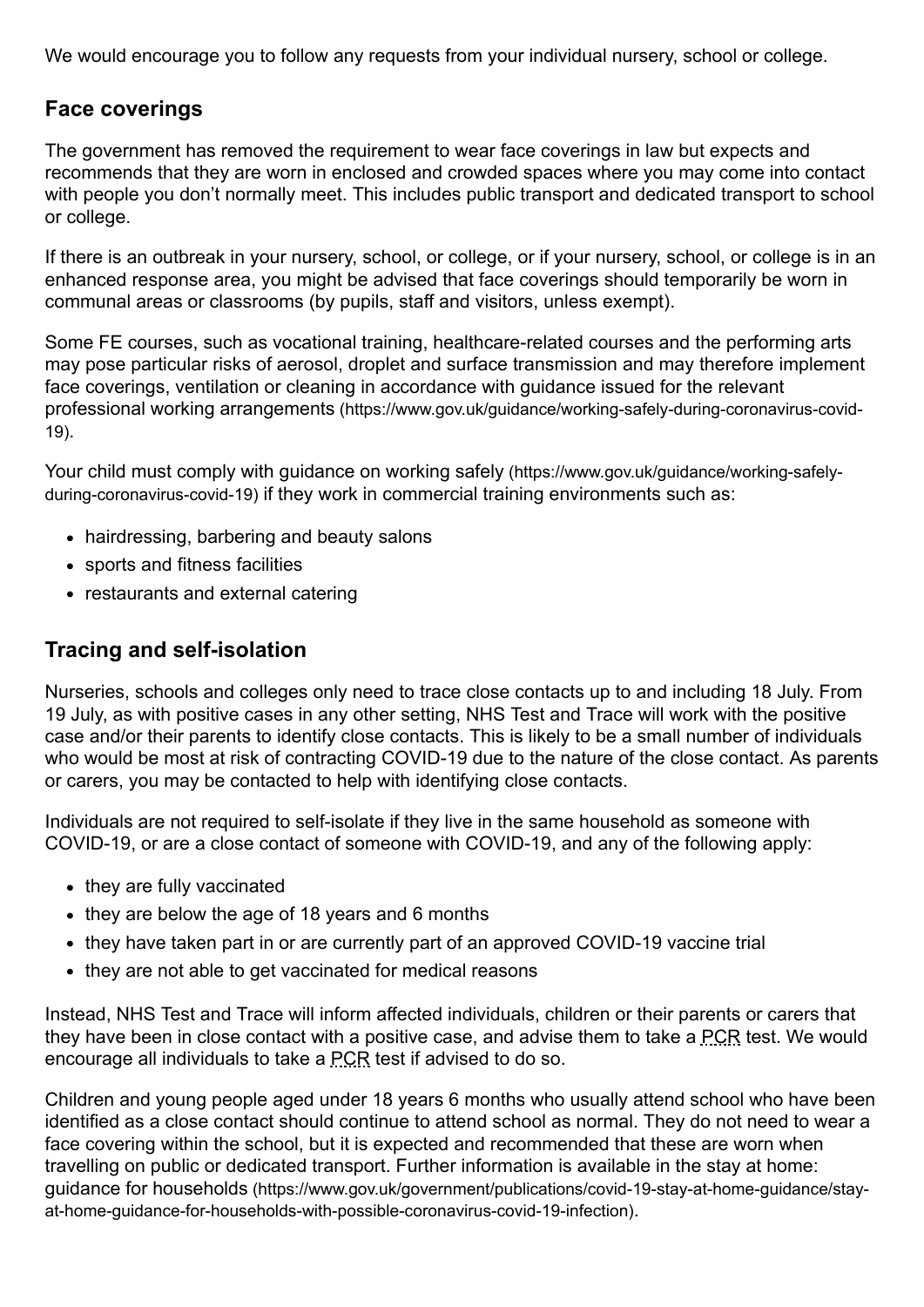18-year-olds will be treated in the same way as children until 6 months after their 18th birthday, to allow them the opportunity to get fully vaccinated. At which point, they will be subject to the same rules as adults and so if they choose not to get vaccinated, they will need to self-isolate if identified as a close contact.

If there is a substantial increase in the number of positive cases in your nursery, school, or college, or if your nursery, school, or college is in an enhanced response area, you might be advised that some control measures need to be temporarily reintroduced.

## **Symptoms and testing**

Testing remains important in reducing the risk of transmission of infection within nurseries, schools and colleges. Continuing to take regular rapid tests will help you to identify infections early and reduce transmission.

Over the summer, staff, secondary pupils and college students should continue to test regularly if they are attending settings that remain open, such as summer schools and out of school activities based in school settings. Schools and colleges will only provide tests for twice weekly asymptomatic testing for pupils and staff over the summer period if they are attending school or college.

However, testing will still be widely available over the summer and kits can be collected either from your local pharmacy or ordered online.

As your child will potentially mix with lots of other people during the summer holidays, all secondary school pupils and college students should receive 2 on-site lateral flow device tests, 3 to 5 days apart, on their return in the autumn term.

Your school or college may commence testing from 3 working days before the start of term and can stagger your child's return across the first week to manage this. Your child should then continue to test twice weekly at home until the end of September, when this will be reviewed.

Secondary schools and colleges should also retain a small on-site testing facility until further notice in case your child is unable to test themselves at home.

There is no need for primary age pupils (those in year 6 and below) to test over the summer period. They will be offered the 2 tests at the beginning of the autumn term when they start at their secondary school as a new year 7. Schools may choose, however, to start testing year 6 pupils earlier, including in summer schools, depending on their local circumstances.

We recognise that there will be a wide range of challenges in delivering effective testing to children with **SEND**. We have developed specific guidance for testing in specialist settings [\(https://www.gov.uk/government/publications/guidance-for-full-opening-special-schools-and-other-specialist](https://www.gov.uk/government/publications/guidance-for-full-opening-special-schools-and-other-specialist-settings/mass-asymptomatic-testing-in-specialist-settings)settings/mass-asymptomatic-testing-in-specialist-settings) to fully consider their needs and the flexibilities which may be required.

## **Positive rapid lateral flow test results**

Anyone with a positive test result will need to:

- self-isolate in line with the stay at home guidance (https://www.gov.uk/government/publications/covid-[19-stay-at-home-guidance/stay-at-home-guidance-for-households-with-possible-coronavirus-covid-19](https://www.gov.uk/government/publications/covid-19-stay-at-home-guidance/stay-at-home-guidance-for-households-with-possible-coronavirus-covid-19-infection) infection) (if they test positive at school, you should arrange for them to be collected)
- book a further test [\(https://www.gov.uk/get-coronavirus-test\)](https://www.gov.uk/get-coronavirus-test) (a lab-based polymerase chain reaction (PCR) test) to confirm the result, whether the test was done at home, school or college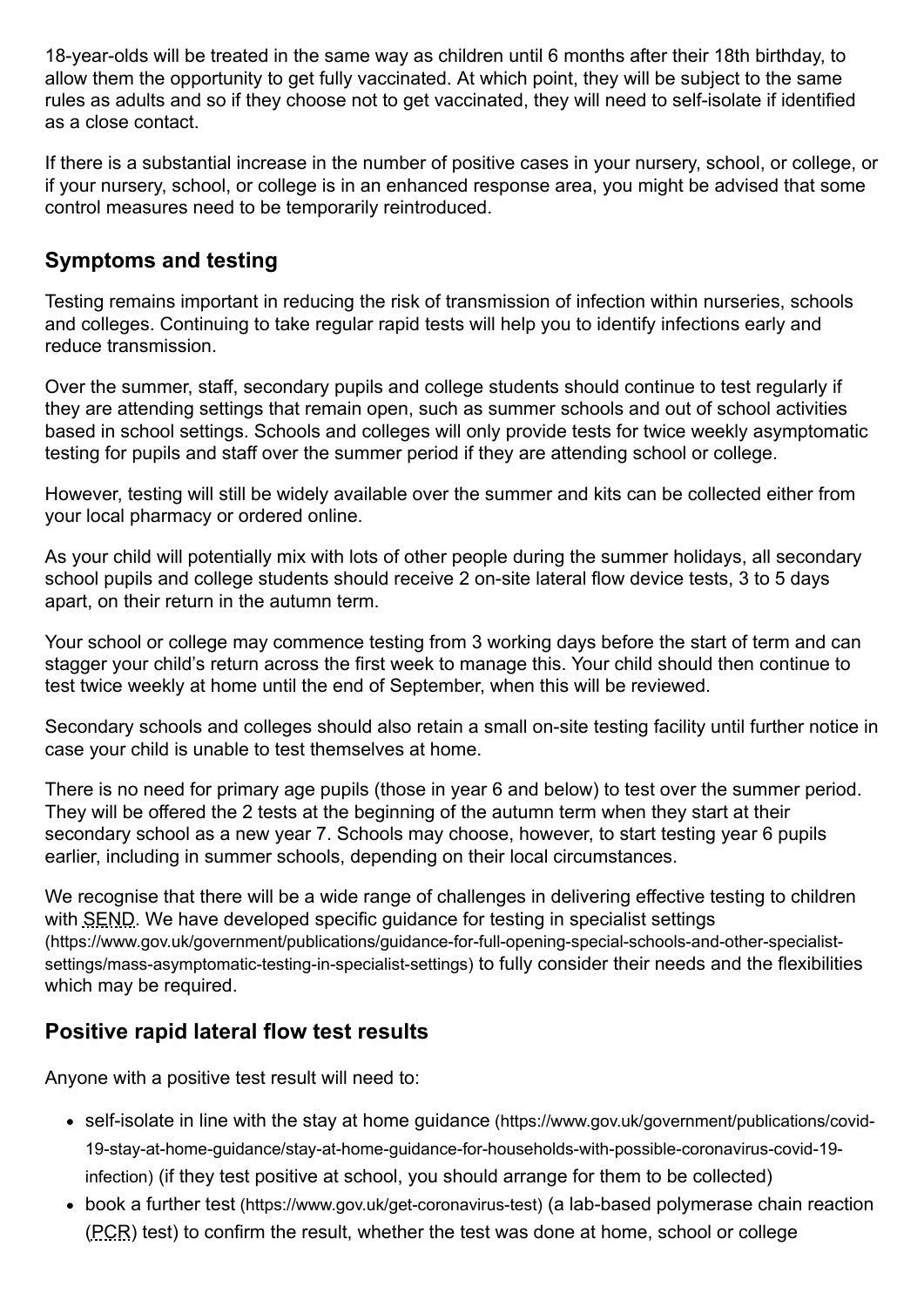Whilst awaiting the PCR result, the individual should continue to self-isolate.

If the PCR test is taken within the 2 days following the positive LFD result, and is negative, it overrides the self-test LFD test and your child can return to nursery, childminders, school or college, as long as they don't have COVID-19 symptoms.

If you have any questions about the asymptomatic testing programme, speak to your school or college.

Nurseries, schools and colleges only need to trace close contacts up to and including 18 July. From 19 July, as with positive cases in any other setting, NHS Test and Trace will work with the positive case to identify close contacts. This is likely to be a small number of individuals who would be most at risk of contracting COVID-19 due to the nature of the close contact.

#### **If you suspect your child has coronavirus or has a positive test**

Do not send your child to their nursery, childminder, school, college or to an entry test for a selective school if:

- [they are showing one or more coronavirus \(COVID-19\) symptoms](https://www.nhs.uk/conditions/coronavirus-covid-19/symptoms/) (https://www.nhs.uk/conditions/coronavirus-covid-19/symptoms/)
- they have had a positive test result
- [there are other reasons requiring them to stay at home, for example, they are required to](https://www.gov.uk/uk-border-control/self-isolating-when-you-arrive) quarantine (https://www.gov.uk/uk-border-control/self-isolating-when-you-arrive)

You should follow public health advice on when to self-isolate and what to do [\(https://www.nhs.uk/conditions/coronavirus-covid-19/self-isolation-and-treatment/when-to-self-isolate-and-what](https://www.nhs.uk/conditions/coronavirus-covid-19/self-isolation-and-treatment/when-to-self-isolate-and-what-to-do/)to-do/).

If you insist on your child attending nursery, school, or college when they have symptoms, they can take the decision to refuse your child if, in their reasonable judgement, it is necessary to protect other pupils and staff from possible infection with COVID-19. Their decision would need to be carefully considered in light of all the circumstances and current public health advice.

#### **Financial support to care for a child who is self-isolating**

You may be eligible for a one-off Test and Trace Support Payment of £500 from your local authority if your child has been advised to self-isolate by their education or childcare setting (even where they have not been told to self-isolate by NHS Test and Trace).

To be eligible, you must be either:

- the parent or carer of a child that is aged 15 and under
- the parent or carer of a young person aged 16 to 25 with an education health and care plan

You also need to:

- be on a low income
- be unable to work from home
- be taking time off work to care for a child who is self-isolating
- be living in England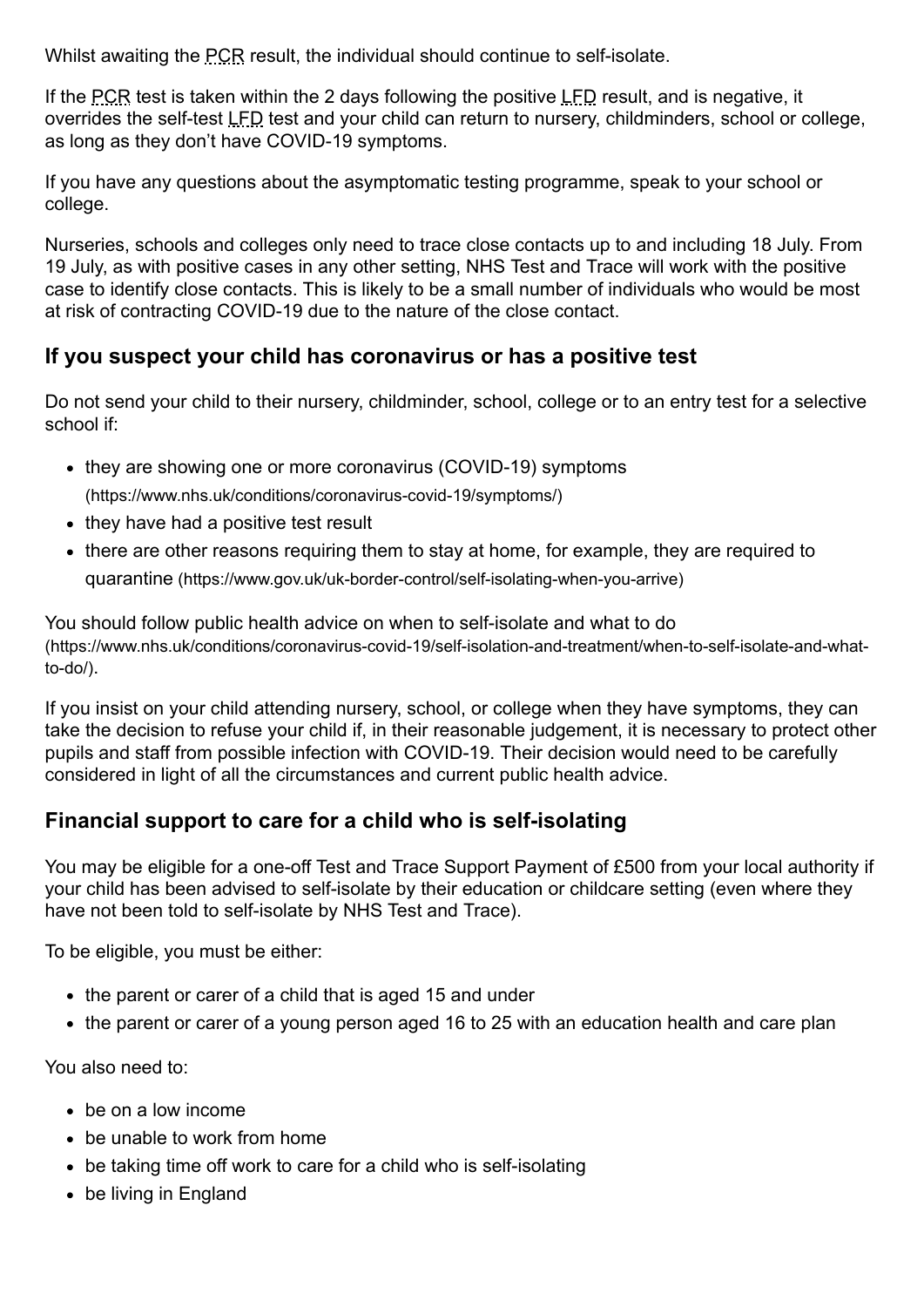meet the eligibility criteria (https://www.gov.uk/government/publications/test-and-trace-support-payment[scheme-claiming-financial-support/claiming-financial-support-under-the-test-and-trace-support-payment](https://www.gov.uk/government/publications/test-and-trace-support-payment-scheme-claiming-financial-support/claiming-financial-support-under-the-test-and-trace-support-payment-scheme#Eligibility)scheme#Eligibility)

You do not require an NHS Test and Trace Account ID number in order to claim.

[Further information on claiming financial support under the Test and Trace Support Payment scheme](https://www.gov.uk/government/publications/test-and-trace-support-payment-scheme-claiming-financial-support/claiming-financial-support-under-the-test-and-trace-support-payment-scheme) (https://www.gov.uk/government/publications/test-and-trace-support-payment-scheme-claiming-financialsupport/claiming-financial-support-under-the-test-and-trace-support-payment-scheme) is available.

Ask your nursery, childminder or school to provide you with a letter, detailing your child's name and the dates of their isolation period. You will need to use this letter as supporting evidence as part of your application. You will not be able to apply for financial support without this letter.

When you apply to the Test and Trace Support Payment scheme your local authority will contact your child's nursery, childminder or school to verify the information you've supplied. This includes your child's:

- name
- age
- dates of self-isolation

This is a standard check against fraudulent claims, and may take place before or after a payment is made.

#### **Assessments, awards and results**

#### **Assessments in primary schools**

We are planning for a full programme of primary assessments to take place in the 2021 to 2022 academic year. This will include the introduction of the statutory Reception Baseline Assessment and Multiplication Tables Check.

We will confirm full details for 2021 to 2022 primary assessments in due course.

#### **GCSEs and A levels**

Students received their AS and A level results on 10 August, and GCSE results on 12 August. Results for relevant VTQs that are linked to progression to Further or Higher Education have also been issued.

If a student believes there has been an error with their grade, an appeals system is in place as a safety net for exceptional circumstances. Read the appeals guidance for students [\(https://dfemedia.blog.gov.uk/2021/06/09/exam-appeals-what-can-i-do-if-i-think-my-grade-is-wrong-how-do-i](https://dfemedia.blog.gov.uk/2021/06/09/exam-appeals-what-can-i-do-if-i-think-my-grade-is-wrong-how-do-i-appeal-what-will-happen-if-i-appeal-your-questions-answered/)appeal-what-will-happen-if-i-appeal-your-questions-answered/) to find out more about the process for appealing a grade this summer, and to help decide whether appealing is the right approach for your child.

## **Vocational and technical qualifications (VTQs)**

From April onwards, different approaches have been taken for awarding VTQs in 2021.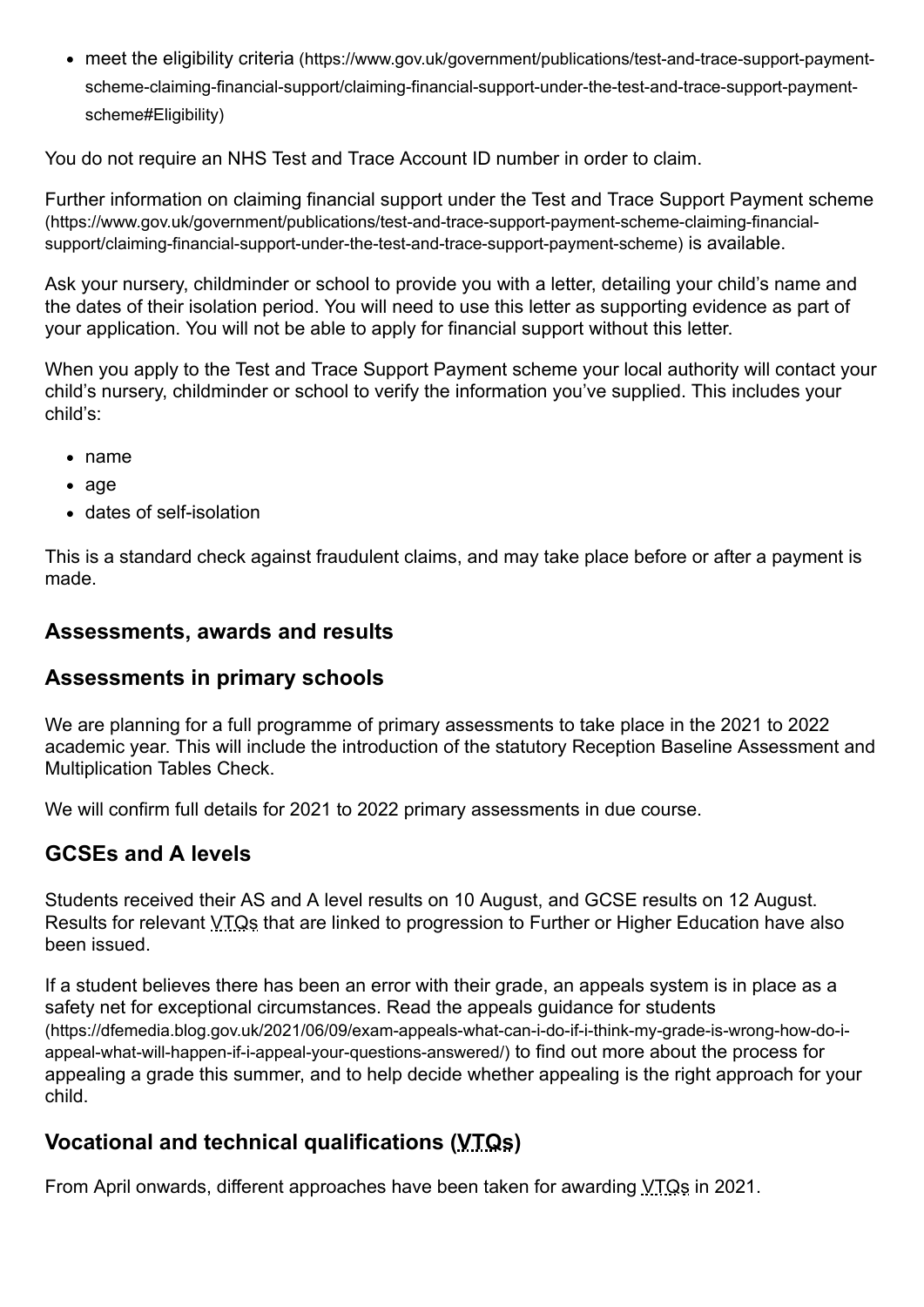#### **VTQs most similar to GCSE, AS and A levels that are used for progression to further or higher education**

Results will be awarded using similar arrangements to GCSEs and AS or A levels. This will apply to many VTQs approved for performance tables including:

- many BTECs
- Cambridge Nationals and Technicals
- T Level core assessments

#### **VTQs used to enter directly into employment**

Exams or assessments will continue where they are critical to demonstrate occupational or professional competence and can be delivered in line with public health measures.

Where the assessment cannot take place safely, it will be delayed.

#### **Other qualifications that are used to progress to FE or employment such as Functional Skills qualifications and English for speakers of other languages (ESOL)**

Exams and assessment for these will continue in line with public health measures, alternative arrangements will be available for those who cannot access the assessments.

[Ofqual published its summer 2021 qualification explainer tool](https://analytics.ofqual.gov.uk/apps/AllQualifications/summer2021tool/)

(https://analytics.ofqual.gov.uk/apps/AllQualifications/summer2021tool/) on 24 March, which shows the approach taken for individual qualifications. Students can search for their specific qualification to see how it is assessed.

#### **Exams and assessments for the next academic year**

It is the government's intention that exams will go ahead in summer 2022. Exams and assessments for vocational and technical qualifications will take place, in line with the latest PHE quidelines, throughout the next academic year.

#### **Education recovery**

[We have announced a number of programmes and activities](https://www.gov.uk/government/news/huge-expansion-of-tutoring-in-next-step-of-education-recovery) (https://www.gov.uk/government/news/hugeexpansion-of-tutoring-in-next-step-of-education-recovery) to support children and young people to make up their learning as a result of the pandemic.

Contact your child's school or college to find out more about the support that is available.

#### **Elective home education**

If you are considering home education due to concerns around safety, you can discuss your concerns with your school, to see what safety measures have been put in place. If you would like to [send your child back to school again, find out how to apply for a school place](https://www.gov.uk/schools-admissions) (https://www.gov.uk/schools-admissions).

Schools are not required to provide any support to parents who have withdrawn their child for elective home education. Local authorities can provide support and guidance to families who elect to home educate but this is discretionary.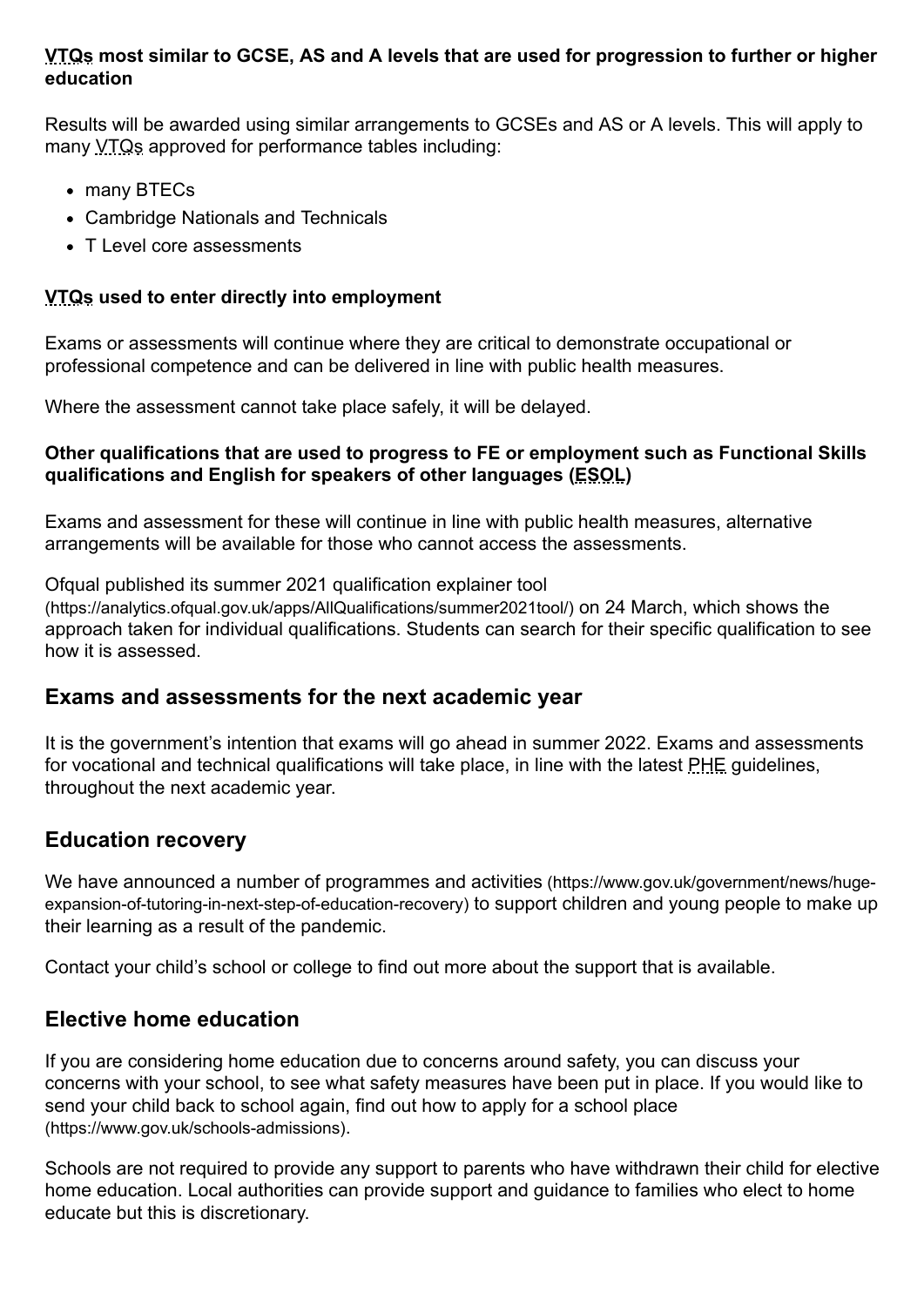[For further information, refer to the guidance on elective home education](https://www.gov.uk/government/publications/elective-home-education) (https://www.gov.uk/government/publications/elective-home-education).

## **Holidays and travel abroad**

You should plan your holidays within school and college holidays as usual. Avoid seeking permission to take your children out of school or college during term time. You should make sure any travel is in line with national travel guidance [\(https://www.gov.uk/guidance/national-lockdown-stay-at-home#travel\)](https://www.gov.uk/guidance/national-lockdown-stay-at-home#travel).

Keep in mind that you and your children may need to self-isolate when you return from a trip overseas. Any self-isolation should also fall within the school or college holidays.

Where your child is abroad and unable to return, local authorities and schools should continue to work with you to understand your circumstances and your plans to return. They should encourage you to return where you are able and it is safe. A pupil's name can only lawfully be deleted from the [admission register on the grounds prescribed in regulation 8 of the Education \(Pupil Registration\)](https://www.legislation.gov.uk/uksi/2006/1751/regulation/8/made) (England) Regulations 2006 as amended (https://www.legislation.gov.uk/uksi/2006/1751/regulation/8/made).

Where able, schools should provide remote education for pupils unable to return from abroad due to COVID-19 travel restrictions, for the period they are abroad.

[All pupils travelling to England should adhere to government travel advice](https://www.gov.uk/guidance/red-amber-and-green-list-rules-for-entering-england) (https://www.gov.uk/guidance/red-amber-and-green-list-rules-for-entering-england). You should plan for any required quarantine of self-isolation to avoid any impact on your child's education.

The red, amber, green classification of countries can be changed at any time and at short notice and you will need to respond to the latest rules on international travel, even if you have already left the UK, while also minimising the impact on your child's education.

## **Boarding and residential schools and colleges**

You will need to confirm if you or your child can travel to the UK under the current rules if they need to travel from abroad to attend a boarding school. Your school or college will explain the rules to you.

Your child should not travel if the school has not confirmed that it has arrangements in place that allow for transport, quarantine accommodation and testing that meet the requirements in the guidance for boarding schools [\(https://www.gov.uk/government/publications/quarantine-arrangements-for](https://www.gov.uk/government/publications/quarantine-arrangements-for-boarding-school-students-from-red-list-countries)boarding-school-students-from-red-list-countries). Everyone travelling to England must follow the guidance set out in government travel advice [\(https://www.gov.uk/guidance/red-amber-and-green-list-rules](https://www.gov.uk/guidance/red-amber-and-green-list-rules-for-entering-england)for-entering-england).

[All children and young people travelling to England should also follow the appropriate quarantine and](https://www.gov.uk/guidance/how-to-quarantine-when-you-arrive-in-england#rules-for-children-and-young-people) testing guidance (https://www.gov.uk/guidance/how-to-quarantine-when-you-arrive-in-england#rules-forchildren-and-young-people), based on their age and country of residency.

[Additional guidance is provided on the quarantine arrangements for boarding school pupils travelling](https://www.gov.uk/government/publications/quarantine-arrangements-for-boarding-school-students-from-red-list-countries) from red-list countries to attend a boarding school in England (https://www.gov.uk/government/publications/quarantine-arrangements-for-boarding-school-students-from-redlist-countries).

## **School and college food**

Schools and colleges, and some nurseries, will continue to provide free meals for eligible students, including those who are at home during term time due to COVID-19.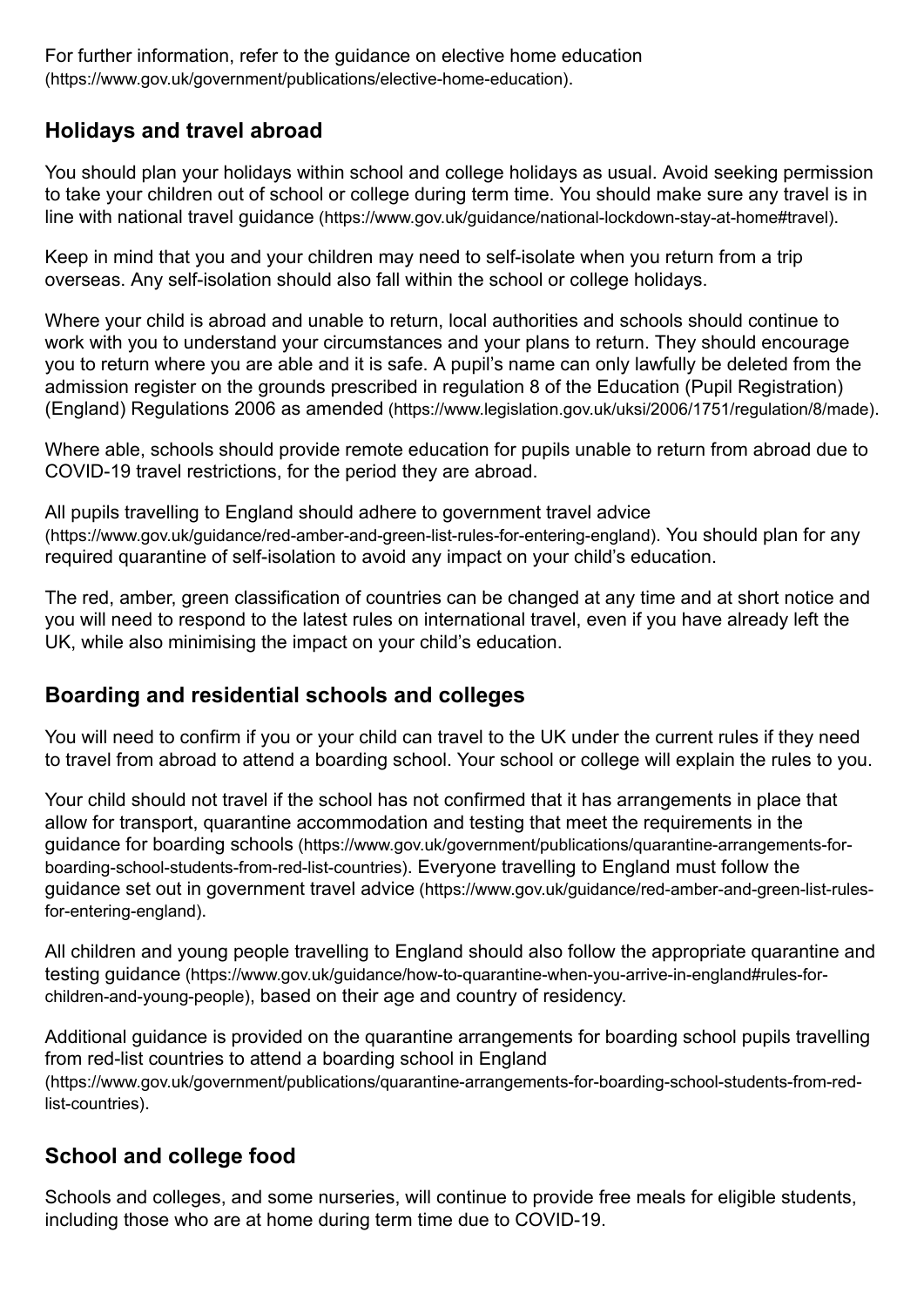The guidance on providing school meals during the coronavirus (COVID-19) outbreak [\(https://www.gov.uk/government/publications/covid-19-free-school-meals-guidance/covid-19-free-school-meals](https://www.gov.uk/government/publications/covid-19-free-school-meals-guidance/covid-19-free-school-meals-guidance-for-schools)guidance-for-schools) outlines how and when children eligible for benefits-related free school meals should be supported at home.

## **Mental health and wellbeing**

Some children and young people may be experiencing feelings of anxiety, stress or low mood as a result of the COVID-19 pandemic.

## **Support for children and parents**

Encourage your child to talk to you or their teacher if they are feeling anxious or stressed.

Online resources to help you support your child with mental health and wellbeing, include:

- MindEd [\(https://www.minded.org.uk/\)](https://www.minded.org.uk/) a free educational resource on children and young people's mental health
- Every Mind Matters [\(https://www.nhs.uk/oneyou/every-mind-matters/\)](https://www.nhs.uk/oneyou/every-mind-matters/) an online tool and email journey to support everyone in taking action to look after their mental health and wellbeing
- Bereavement UK [\(https://www.childbereavementuk.org/\)](https://www.childbereavementuk.org/) and the Childhood Bereavement Network [\(http://www.childhoodbereavementnetwork.org.uk/covid-19.aspx\)](http://www.childhoodbereavementnetwork.org.uk/covid-19.aspx) - information and resources to support bereaved pupils, schools and staff
- the DfE blog [\(https://dfemedia.blog.gov.uk/\)](https://dfemedia.blog.gov.uk/) includes mental health resources [\(https://dfemedia.blog.gov.uk/2021/02/01/mental-health-resources-for-children-parents-carers-and-school](https://dfemedia.blog.gov.uk/2021/02/01/mental-health-resources-for-children-parents-carers-and-school-staff/)staff/) for children, parents, carers and school staff

[Public Health England's \(PHE\) advice and guidance for parents and professionals on supporting](https://www.gov.uk/government/publications/covid-19-guidance-on-supporting-children-and-young-peoples-mental-health-and-wellbeing) children and young people's mental health and wellbeing (https://www.gov.uk/government/publications/covid-19-guidance-on-supporting-children-and-young-peoplesmental-health-and-wellbeing) includes actions you can take to support your child and emphasises the [importance of taking 60 minutes of daily physical activity. Youth Sport Trust and Sport England](https://www.sportengland.org/) (https://www.sportengland.org/) have advice and support on helping children and young people stay physically active.

NHS mental health services remain open and have digital tools to connect with people and provide ongoing support. Please use your local children and young people's mental health service when needed.

## **Support for children and young people**

Get free, confidential support at any time by:

- texting SHOUT to 85258
- calling Childline on 0800 1111
- calling the Mix on 0808 808 4994

Find help online through:

Young Minds [\(https://youngminds.org.uk/about-us/reports/coronavirus-impact-on-young-people-with](https://youngminds.org.uk/about-us/reports/coronavirus-impact-on-young-people-with-mental-health-needs/)mental-health-needs/) - information on COVID-19 and mental health